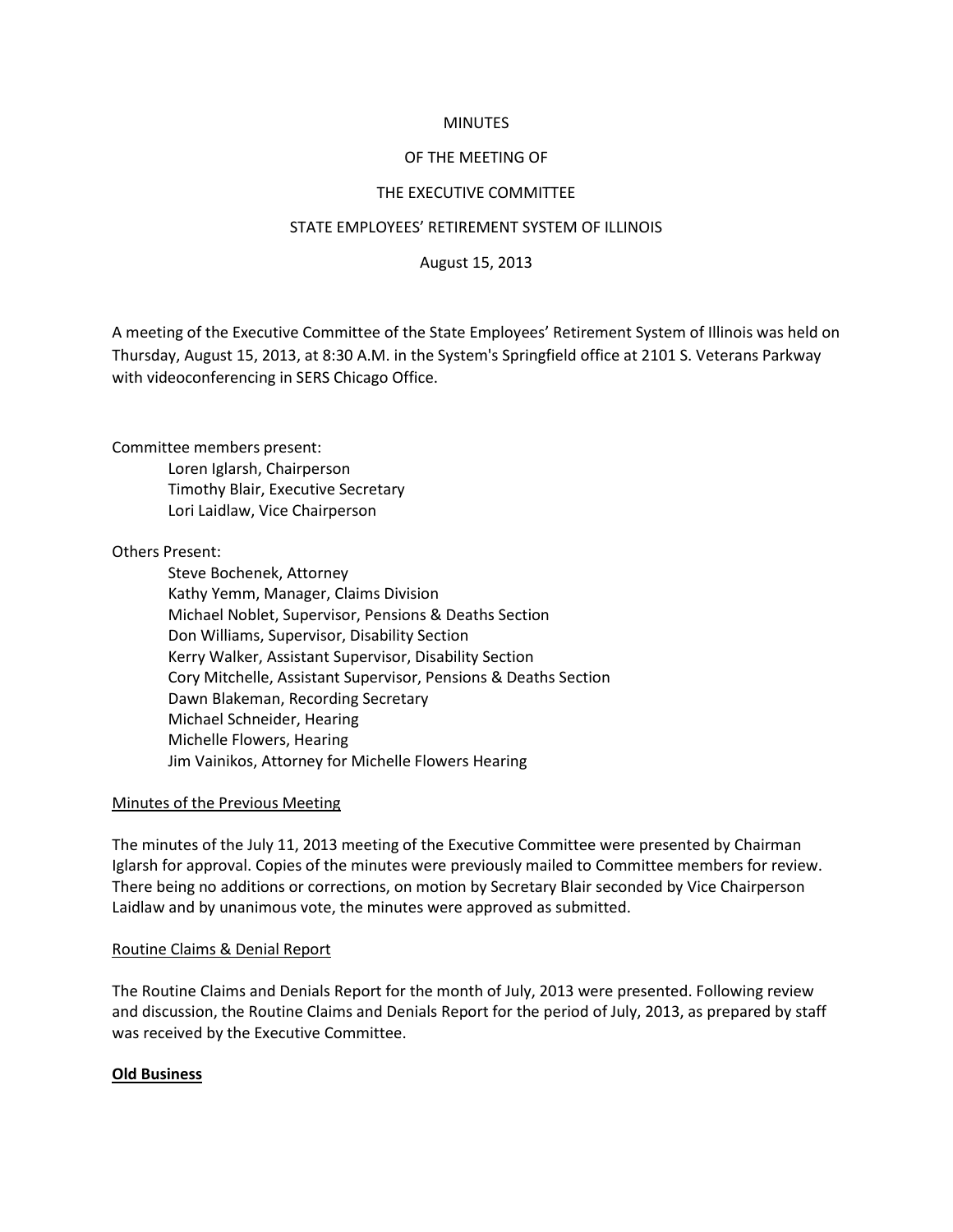On June 1, 2012, Mr. Saupe retired under the Reciprocal Act with the State Employees' Retirement System (SERS) and State Universities Retirement System (SURS).

Based upon a review of the file and information submitted, the Executive Committee finds Phillip Saupe is receiving a retirement annuity as of June 1, 2012 and during the application process for his retirement annuity, he indicated he wanted to retire under the reciprocal option.

Mr. Saupe was initially paid \$5,883.76. After the reciprocal exchange was complete it was determined a proportional reduction was necessary because his combined benefits exceeded the 80% maximum. His benefit from SERS was reduced to \$5,491.01. In a letter dated November 9, 2012, Mr. Saupe sent in a written request to appear before the Executive Committee to appeal the reduction of his SERS pension.

Mr. Saupe along with his friend, Mr. Bruce Bialorucki, appeared before the Committee during the December 6, 2012 meeting. A personal hearing was accomplished and a record of this hearing has been made a part of the member's file. He stated he doesn't believe that he made any errors and that he should not be punished for our errors.

Following discussion, the Committee has recommended that the appeal of Phillip J. Saupe be deferred so that the Supervisor of the Pension Section can contact the SURS office to verify that Mr. Saupe could change his retirement within the provisions of the law. He also wants to transfer creditable service to SERS under the provisions of SB65 providing the Police Funds of Benton and Mt. Vernon approve the repayment and transfer under the provisions of SB65.

The Pension Section Supervisor reported that the Police Fund of Benton did not approve the request of Mr. Saupe to purchase his time in their fund and therefore Mr. Saupe was not able to get to 30 years which would enable him to draw an immediate pension from SURS. The Committee directed the Pension Section Supervisor to contact Mr. Saupe to find out if he wanted to withdraw his appeal.

After discussion pertaining to an e-mail Mr. Saupe sent for the Executive Committee, the Committee agreed that Mr. Noblet should contact our reciprocal retirement systems' to see what they would do in this unique situation and report back to the Committee at the August meeting.

After a review of Mr. Saupe's file and some discussion, the Committee agreed to refer this matter to SERS Attorney for recommendation based on the facts and findings in file for presentation at the next meeting.

| Michelle Flowers | <b>Occupational Disability</b> |
|------------------|--------------------------------|
|------------------|--------------------------------|

Michelle Flowers works for a state agency and a medical leave of absence was granted.

Based upon a review of the file and information submitted, the Committee finds Ms. Flowers works for a state agency, and was granted a medical leave of absence.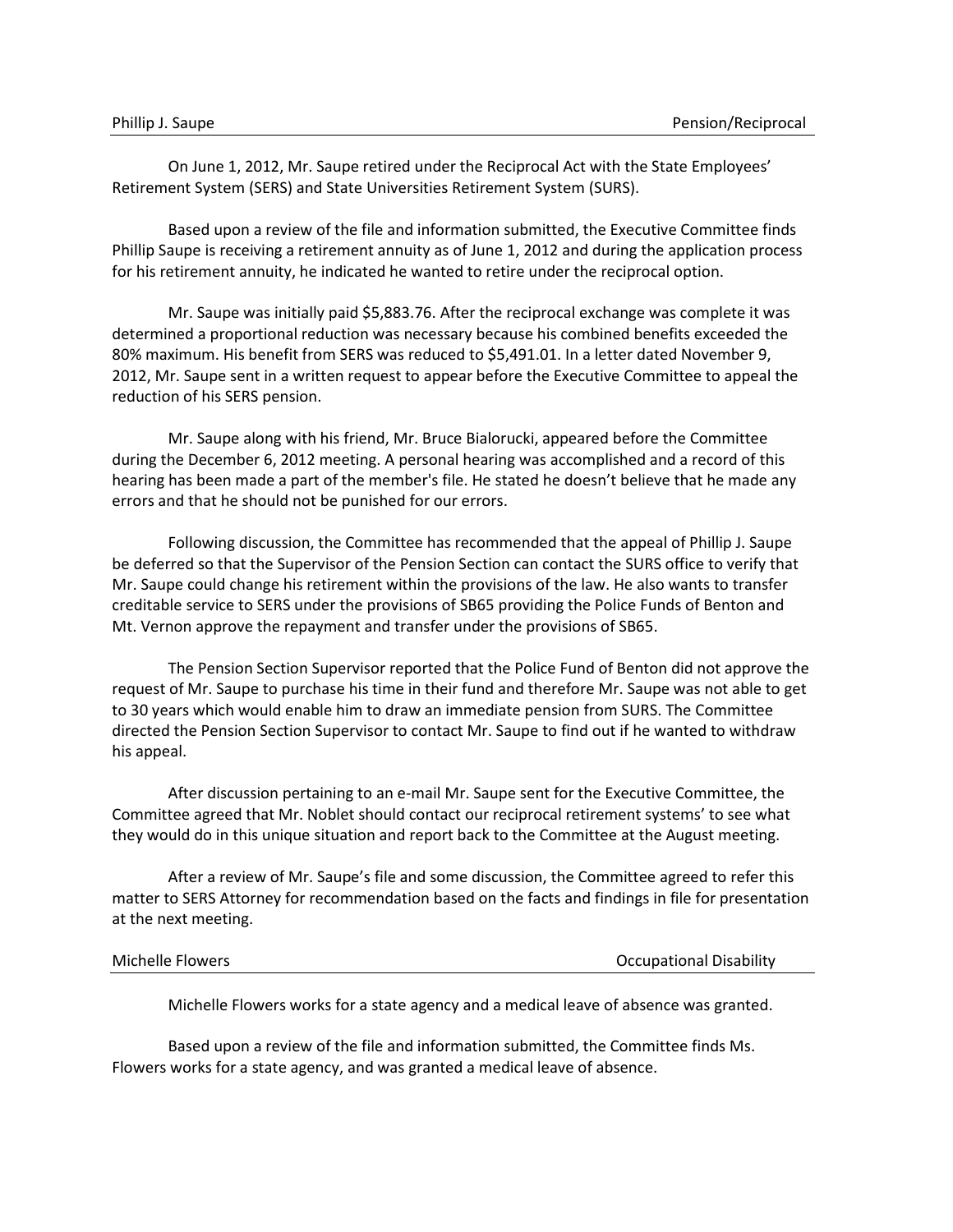On June 10, 2012 the System's medical consultant reviewed the entire file. The review indicated the medical information in the file failed to substantiate a disability.

Pursuant to the denial of disability benefits, Michelle Flowers requested and previously attended a personal hearing with the Executive Committee.

Ms. Flowers explained the job duty statement was incorrect and that she would get more medical information.

The Committee agreed to have Ms. Flowers complete a new job duty statement. SERS also agreed to have her supervisor do the same. The information would then be sent to the Disability Supervisor for review. Ms. Flowers also agreed to send additional medical records for review. The Committee agreed to defer this matter at this time in order to obtain the additional information. Additional information was received and reviewed.

Following discussion, the Committee agreed to refer this matter to SERS Attorney for a recommendation based on the facts and findings in file for presentation at the next meeting. The System's attorney submitted a recommendation to deny based on the facts and findings on file for the Committee's review. Following discussion, on motion by Executive Secretary Blair, seconded by Vice Chairperson Laidlaw, and by unanimous vote, the Committee accepted Recommendation No. 2013-001.A copy of this recommendation has been made a part of the member's file.

Ms. Flowers had a personal appeal on October 11, 2012. She was appealing the denial of her future occupational benefits. Her claim was deferred so additional evidence could be obtained. The additional medical was submitted and reviewed by the System's medical consultant on December 16, 2012 who determined that the medical information failed to substantiate a disabling condition. On February 14, 2013, the Executive Committee reviewed the appeal of the denial and denied her claim. Ms. Flowers is now requesting a reappeal of the denial.

Following a review of the file and some discussion, Vice Chairperson Laidlaw moved to approve Ms. Flowers request to re-appeal the denial. Chairman Iglarsh seconded the motion and all were in favor.

On February 14, 2013, the Executive Committee reviewed the appeal of the denial and denied her claim.

Ms. Flowers is now requesting another re-appeal of the denial as she has new medical to present.

Following a review of the file and some discussion, Vice Chairperson Laidlaw moved to approve Ms. Flowers request to re-appeal the denial of the re-appeal. Chairman Iglarsh seconded the motion and all were in favor.

Ms. Flowers attended another personal hearing with her Attorney Jim Vainikos on August 15, 2013. She is appealing the denial of her future occupational benefits. Her claim was previously deferred so additional evidence could be obtained. The additional medical was submitted and reviewed by the System's medical consultant on July 4, 2013 who determined that the medical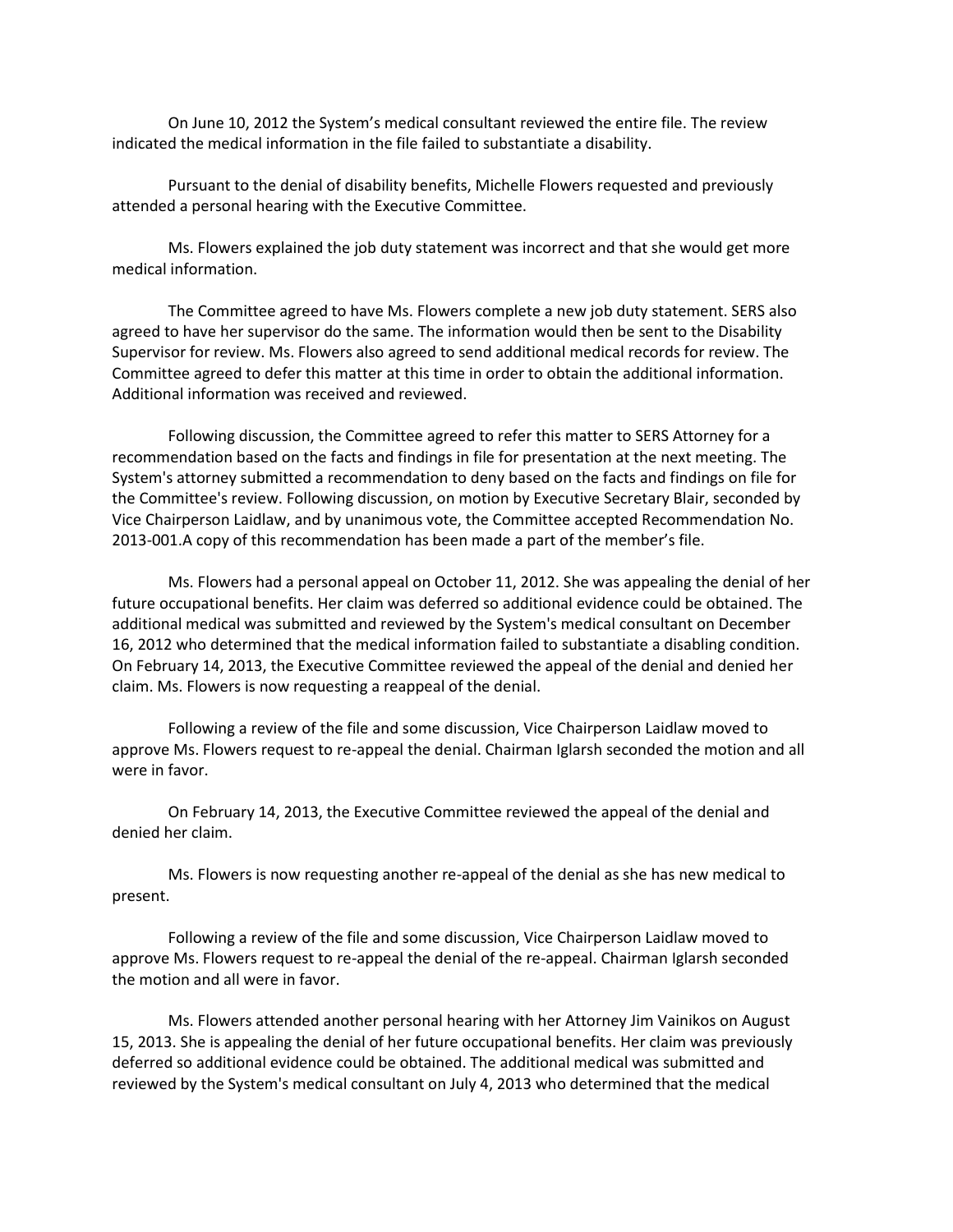information failed to substantiate a disabling condition. Ms. Flowers completed another job duty statement and the committee agreed to have the SERS medical consultant review the complete file.

Rosilyn Hall **Temporary Disability Overpayment** 

Yvonne Peter has Power of Attorney for her Mother Rosilyn Hall and has requested in a letter dated June 6, 2013 to attend a personal hearing with the Executive Committee.

Ms. Peter's attended a personal hearing and presented on her mother's behalf. She explained when the annual statement arrived it said her mother could take a refund of contributions, she felt relieved thinking she would have help to care for her mother. She stated her mother had endowed several operations to correct the injury that was the cause of her occupational disability.

The disability Supervisor Mr. Williams explained to Ms. Peter's that her mother incurred an overpayment of temporary disability benefits from SERS due to her approval of Workers' compensation benefits for the same time period. After Ms. Hall received the lump sum payment from Workers' compensation in 1996, SERS employees then attempted to contact Ms. Hall by letters and phone regarding the overpayment. However, after several unsuccessful attempts of collection through SERS and two Collection Agencies, SERS placed an Involuntary Withholding order with the State of Illinois Comptroller's office against Rosilyn Hall's social security number.

Ms. Peter said she now understands why the warrant was intercepted however, she still could use the money if there was any way SERS could help her out it would be a blessing.

After some discussion it was determined that SERS will research Ms Hall's disability further by contacting her doctors and having them forward any additional information to the Disability Supervisor for review.

The Committee agreed to defer this matter at this time in order to obtain the additional information.

### **New Business**

### Michael Schneider Pension

Mr. Schneider retired effective August 1, 2008 from the Illinois State Police at age 51 years and 6 months.

Based upon a review of the file and information submitted, the Executive Committee finds Michael Schneider is receiving a retirement annuity as of August 1, 2008.

Mr. Schneider has requested a personnel hearing. He explained that he turned 55 on January 1, 2013 and has not received a cost of living increase. When he inquired on the raise he was informed his 3% would start on January 1, 2014. He stated he had been told by his retirement coordinator and SERS employees that he would receive the COLA on his 55th birthday.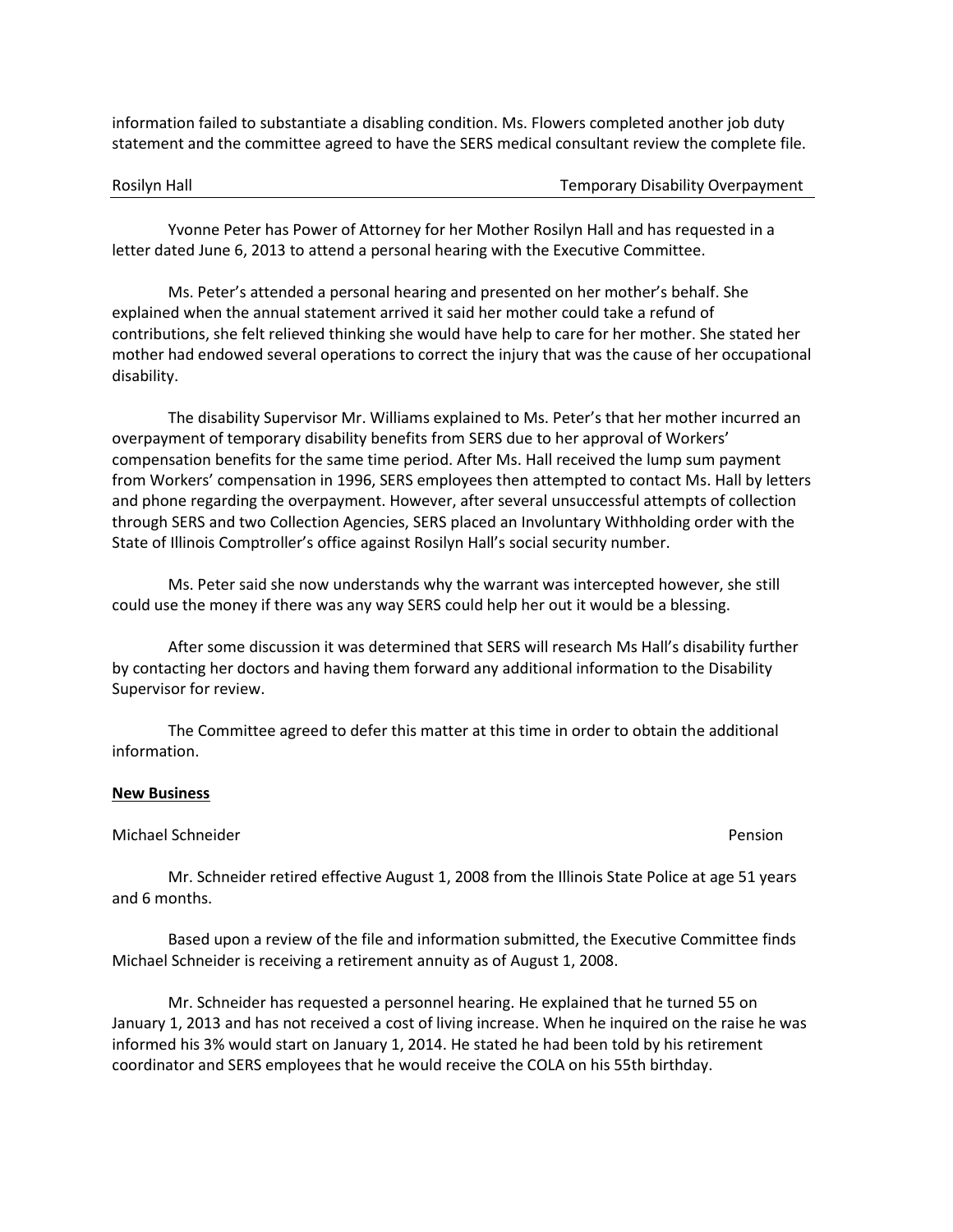Michael Schroeder is asking to receive the cost of living increase effective January 1, 2013. Secretary Blair and Attorney Bochenek have reviewed the law which states in part "if you retired under the alternative formula, you will receive a 3% increase to your pension on January 1 following your first full year of retirement or age 55, whichever is later." This could be interpreted either way. As Mr. Schneider's 55th birthday falls on January 1, 2013, there is a possibility that he wouldn't be eligible for the cost of living increase until January 1, 2014.

Following a review of the file and some discussion, Chairman Iglarsh moved approval of the appeal of Michael Schneider to start his COLA on January 1, 2013. Vice Chairperson Laidlaw seconded the motion and all were in favor.

Ms. Ninemire works for a state agency. She began a medical leave of absence on 12/18/12. Non occupational disability became effective 1/18/13.

Disability benefits are due to be suspended on August 31, 2013. Based upon a review of the file and information submitted, the Committee finds Marjean Ninemire works for a state agency, and was granted a medical leave of absence. Information was received from the State of Illinois Comptroller's office that Ms. Ninemire had received income for the period of April 2013. Therefore, disability benefits are scheduled to be suspended on August 31, 2013.

Ms. Ninemire in a written appeal explained that she is a court reporter and that the compensation she received was for previous shorthand that she transcribed at home. Based on the facts of this case and information submitted, the Committee recommends approval of Marjean Ninemire's appeal not to suspend her non-occupational disability benefits.

Following a review of the file and some discussion, Vice Chairperson Laidlaw moved to approve the appeal of Marjean Ninemire. Chairman Iglarsh seconded the motion and all were in favor.

| <b>Penny Andrews</b> | Occupational Disability/12months |
|----------------------|----------------------------------|
|                      |                                  |

Penny Andrews works for a state agency and a service connected leave of absence was granted. Ms. Andrews' claim for disability benefits was denied due to failure to apply for occupational disability benefits within the proper time frame. Based upon a review of the file and information submitted, the Committee finds Penny Andrews works for a state agency and a service connected leave of absence was granted.

The System did not receive the employee's application for disability benefits within the time limitation pursuant to occupational disability benefits as noted in 40 ILCS 5/14- 123, therefore the application was denied. Ms. Andrews requested a written appeal pursuant to the denial of disability benefits due to late filing. Information was received with the appeal request which lists the reasons the employee failed to file on a timely basis.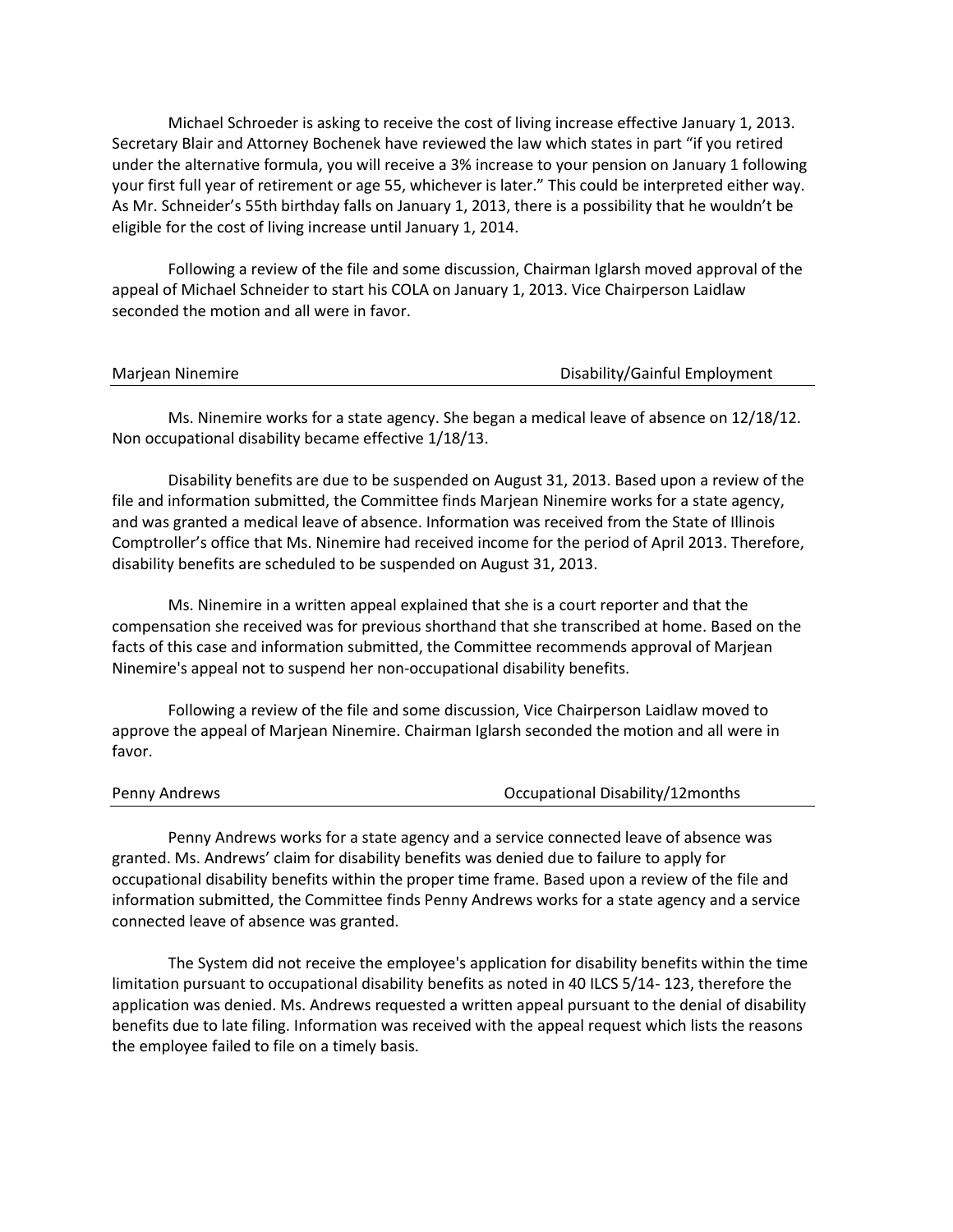Based on the facts of this case and information submitted, Chairman Iglarsh moved approval of the appeal of Penny Andrews for a waiver of the twelve month filing limitation for occupational disability. Vice Chairperson Laidlaw seconded the motion, and all were in favor.

| Daniel Williams | Non-Occupational Disability/Over Payment |
|-----------------|------------------------------------------|
|                 |                                          |

Daniel Williams retired effective June 1, 2013. Prior to retirement Mr. Williams had three separate non-occupational disability benefit claims.

Based upon a review of the file and information submitted, the Executive Committee finds Mr. Daniel Williams retired June, 2013.

Mr. Williams' received non-occupational disability benefits as follows:

- 1) May 2, 2002 through June 6, 2005
- 2) February 26, 2007 through February 28, 2009 (until half time ceased) returned to work SSA payment received causing his 1st overpayment of \$20,080.00 payment plan was set at \$300.00 monthly which per his request was dropped down to \$250.00 a month when Mr. Williams returned to work in 2009.
- 3) January 19, 2011 through November 30, 2011 (until half time ceased) returned to work SSA payment received causing his 2nd overpayment of \$12,857.42. Because of finances Mr. Williams requested to keep the monthly payment at \$250.00.

Daniel Williams retired June 1, 2013, with an overpayment totaling \$20,938.22. Mrs. Williams POA for Mr. Williams is requesting the monthly repayment amount be \$100.00.

The committee notes Mr. Williams received two (2) retroactive disability benefit checks from the Social Security Administration (SSA) which created overpayments totaling \$25,063.22 of non-occupational disability benefits being paid be SERS. And that based upon receipt of the information regarding the SSA disability benefits award, Mr. Williams was contacted (1st overpayment). A contract was issued for signature and not returned. This overpayment was in accordance with 40 ILCS 5/14-125 and Section 1540.90 of the Illinois Administrative Code which indicate non-occupational disability benefits paid by the System are reduced by the SSA disability benefit.

After discussion the Executive Committee recommended to deny the written appeal to lower Mr. Williams' repayment to \$100.00 and to keep the repayment at \$250.00 in regards to his overpayment of two non-occupational disability benefits.

Following a review of the file and some discussion, Vice Chairperson Laidlaw moved that the appeal of Daniel Williams be denied. Secretary Blair seconded the motion, and all were in favor.

# Scot Settles-Ballard Write-Off

This account became eligible for a write off in June, 2006. Contributions in the amount of \$70.03 were written off on June 23, 2006. Scot Settles-Ballard has contacted us regarding his account and has requested a refund. The Service & Refunds Division is requesting the Executive Committee to approve the reinstatement of this account so that a refund may be paid.